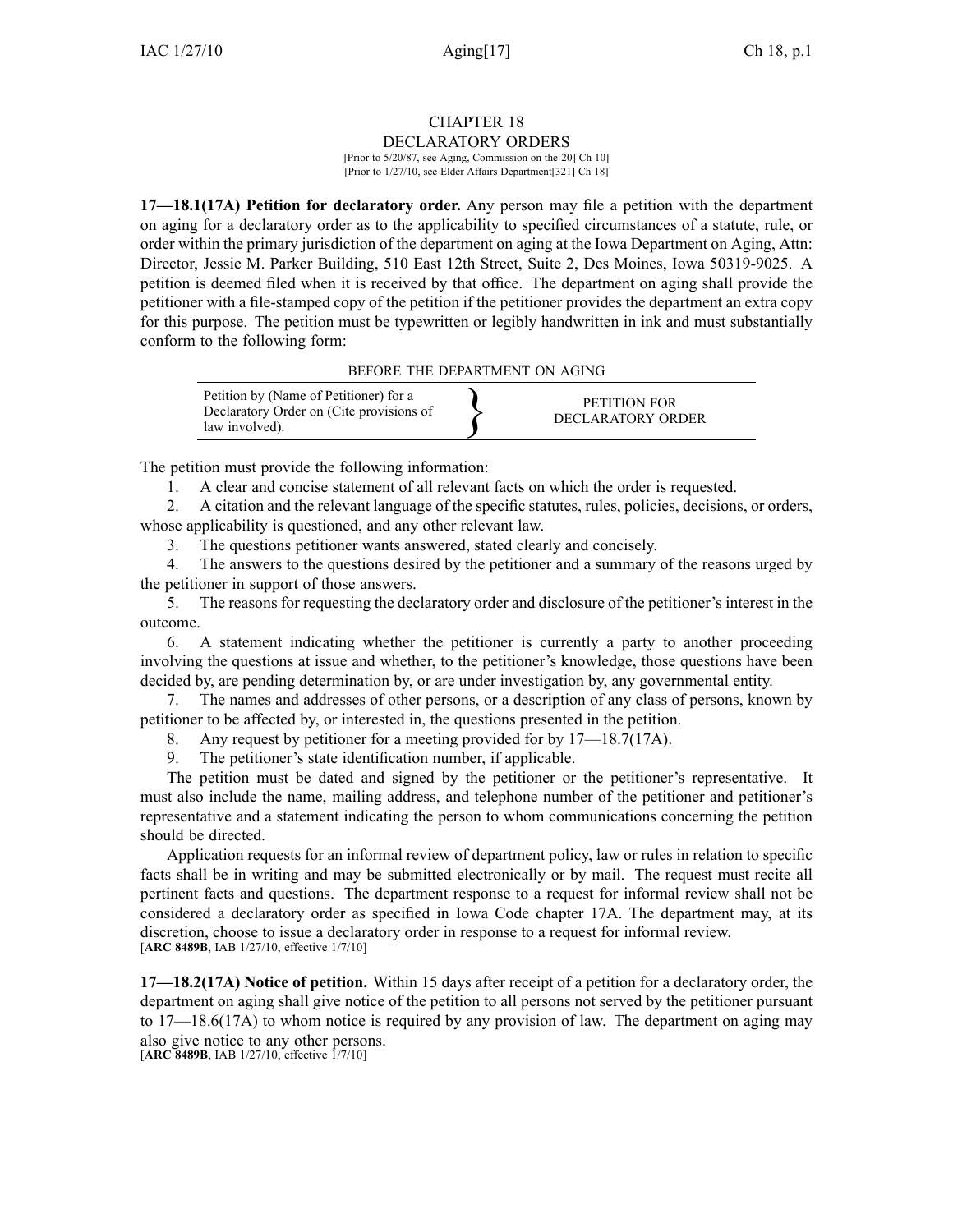## **17—18.3(17A) Intervention.**

**18.3(1)** Persons who qualify under any applicable provision of law as an intervenor and who file <sup>a</sup> petition for intervention within 20 days of the filing of <sup>a</sup> petition for declaratory order (after time for notice under 17—18.2(17A) and before 30-day time for department action under 17—18.8(17A)) shall be allowed to intervene in <sup>a</sup> proceeding for <sup>a</sup> declaratory order.

**18.3(2)** Any person who files <sup>a</sup> petition for intervention at any time prior to the issuance of an order may be allowed to intervene in <sup>a</sup> proceeding for <sup>a</sup> declaratory order at the discretion of the department on aging.

**18.3(3)** A petition for intervention shall be filed at the department on aging. Such <sup>a</sup> petition is deemed filed when it is received by that office. The department on aging will provide the petitioner with <sup>a</sup> file-stamped copy of the petition for intervention if the petitioner provides an extra copy for this purpose. A petition for intervention must be typewritten or legibly handwritten in ink and must substantially conform to the following form:

#### BEFORE THE DEPARTMENT ON AGING

| Petition by (Name of Petitioner) for a<br>Declaratory Order on (Cite provisions of<br>law cited in original petition). |  | PETITION FOR<br><b>INTERVENTION</b> |  |
|------------------------------------------------------------------------------------------------------------------------|--|-------------------------------------|--|
|------------------------------------------------------------------------------------------------------------------------|--|-------------------------------------|--|

The petition for intervention must provide the following information:

1. Facts supporting the intervenor's standing and qualifications for intervention.

2. The answers urged by the intervenor to the question or questions presented and <sup>a</sup> summary of the reasons urged in suppor<sup>t</sup> of those answers.

3. Reasons for requesting intervention and disclosure of the intervenor's interest in the outcome.

4. A statement indicating whether the intervenor is currently <sup>a</sup> party to any proceeding involving the questions at issue and whether, to the intervenor's knowledge, those questions have been decided by, are pending determination by, or are under investigation by, any governmental entity.

5. The names and addresses of any additional persons, or <sup>a</sup> description of any additional class of persons, known by the intervenor to be affected by, or interested in, the questions presented.

6. Whether the intervenor consents to be bound by the determination of the matters presented in the declaratory order proceeding.

The petition must be dated and signed by the intervenor or the intervenor's representative. It must also include the name, mailing address, and telephone number of the intervenor and intervenor's representative, and <sup>a</sup> statement indicating the person to whom communications should be directed. [**ARC 8489B**, IAB 1/27/10, effective 1/7/10]

**17—18.4(17A) Briefs.** The petitioner or any intervenor may file <sup>a</sup> brief in suppor<sup>t</sup> of the position urged. The department on aging may reques<sup>t</sup> <sup>a</sup> brief from the petitioner, any intervenor, or any other person concerning the questions raised.

[**ARC 8489B**, IAB 1/27/10, effective 1/7/10]

**17—18.5(17A)Inquiries.** Inquiries concerning the status of <sup>a</sup> declaratory order proceeding may be made to the Director, Department on Aging, Jessie M. Parker Building, 510 East 12th Street, Des Moines, Iowa 50319-9025.

[**ARC 8489B**, IAB 1/27/10, effective 1/7/10]

### **17—18.6(17A) Service and filing of petitions and other papers.**

**18.6(1)** *When service required.* Except where otherwise provided by law, every petition for declaratory order, petition for intervention, brief, or other paper filed in <sup>a</sup> proceeding for <sup>a</sup> declaratory order shall be served upon each of the parties of record to the proceeding, and on all other persons identified in the petition for declaratory order or petition for intervention as affected by or interested in the questions presented, simultaneously with their filing. The party filing <sup>a</sup> document is responsible for service on all parties and other affected or interested persons.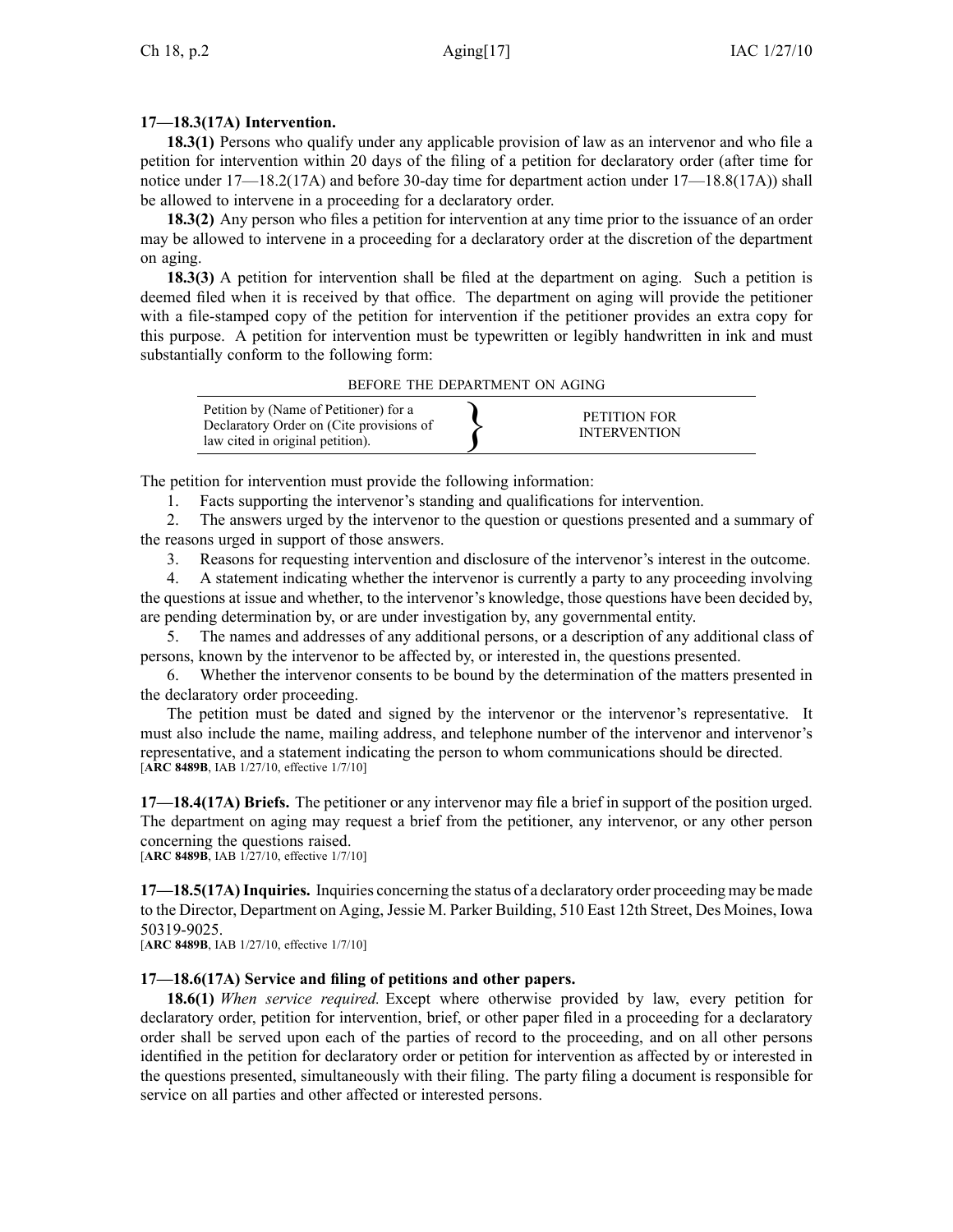**18.6(2)** *Filing—when required.* All petitionsfor declaratory orders, petitionsfor intervention, briefs, or other papers in <sup>a</sup> proceeding for <sup>a</sup> declaratory order shall be filed with the Director, Department on Aging, Jessie M. Parker Building, 510 East 12th Street, Des Moines, Iowa 50319-9025. All petitions, briefs, or other papers that are required to be served upon <sup>a</sup> party shall be filed simultaneously with the department on aging.

**18.6(3)** *Method of service, time of filing, and proof of mailing.* Method of service, time of filing, and proof of mailing shall be as provided by rule 17—13.12(17A). [**ARC 8489B**, IAB 1/27/10, effective 1/7/10]

**17—18.7(17A) Consideration.** Upon reques<sup>t</sup> by petitioner, the department on aging must schedule <sup>a</sup> brief and informal meeting between the original petitioner, all intervenors, and the department on aging, <sup>a</sup> member of the department on aging, or <sup>a</sup> member of the staff of the department on aging, to discuss the questions raised. The department on aging may solicit comments from any person on the questions raised. Also, comments on the questions raised may be submitted to the department on aging by any person.

[**ARC 8489B**, IAB 1/27/10, effective 1/7/10]

### **17—18.8(17A) Action on petition.**

**18.8(1)** Within the time allowed by Iowa Code section 17A.9(3) after receipt of a petition for a declaratory order, the department on aging or designee shall take action on the petition as required by Iowa Code section 17A.9(5).

**18.8(2)** The date of issuance of an order or of <sup>a</sup> refusal to issue an order is as defined in rule  $17 - 13.2(17A)$ .

[**ARC 8489B**, IAB 1/27/10, effective 1/7/10]

#### **17—18.9(17A) Refusal to issue order.**

**18.9(1)** The department on aging shall not issue <sup>a</sup> declaratory order where prohibited by Iowa Code section 17A.9 and may refuse to issue a declaratory order on some or all questions raised for the following reasons:

1. The petition does not substantially comply with the required form.

2. The petition does not contain factssufficient to demonstrate that the petitioner will be aggrieved or adversely affected by the failure of the department on aging to issue an order.

3. The department on aging does not have jurisdiction over the questions presented in the petition.

4. The questions presented by the petition are also presented in <sup>a</sup> current rule making, contested case, or other department or judicial proceeding, that may definitively resolve them.

5. The questions presented by the petition would more properly be resolved in <sup>a</sup> different type of proceeding or by another body with jurisdiction over the matter.

6. The facts or questions presented in the petition are unclear, overbroad, insufficient, or otherwise inappropriate as <sup>a</sup> basis upon which to issue an order.

7. There is no need to issue an order because the questions raised in the petition have been settled due to <sup>a</sup> change in circumstances.

8. The petition is not based upon facts calculated to aid in the planning of future conduct but is, instead, based solely upon prior conduct in an effort to establish the effect of that conduct or to challenge <sup>a</sup> department decision already made.

9. The petition requests <sup>a</sup> declaratory order that would necessarily determine the legal rights, duties, or responsibilities of other persons who have not joined in the petition, intervened separately, or filed <sup>a</sup> similar petition and whose position on the questions presented may fairly be presumed to be adverse to that of petitioner.

10. The petitioner requests the department on aging to determine whether <sup>a</sup> statute is unconstitutional on its face.

**18.9(2)** A refusal to issue <sup>a</sup> declaratory order must indicate the specific grounds for the refusal and constitutes final department action on the petition.